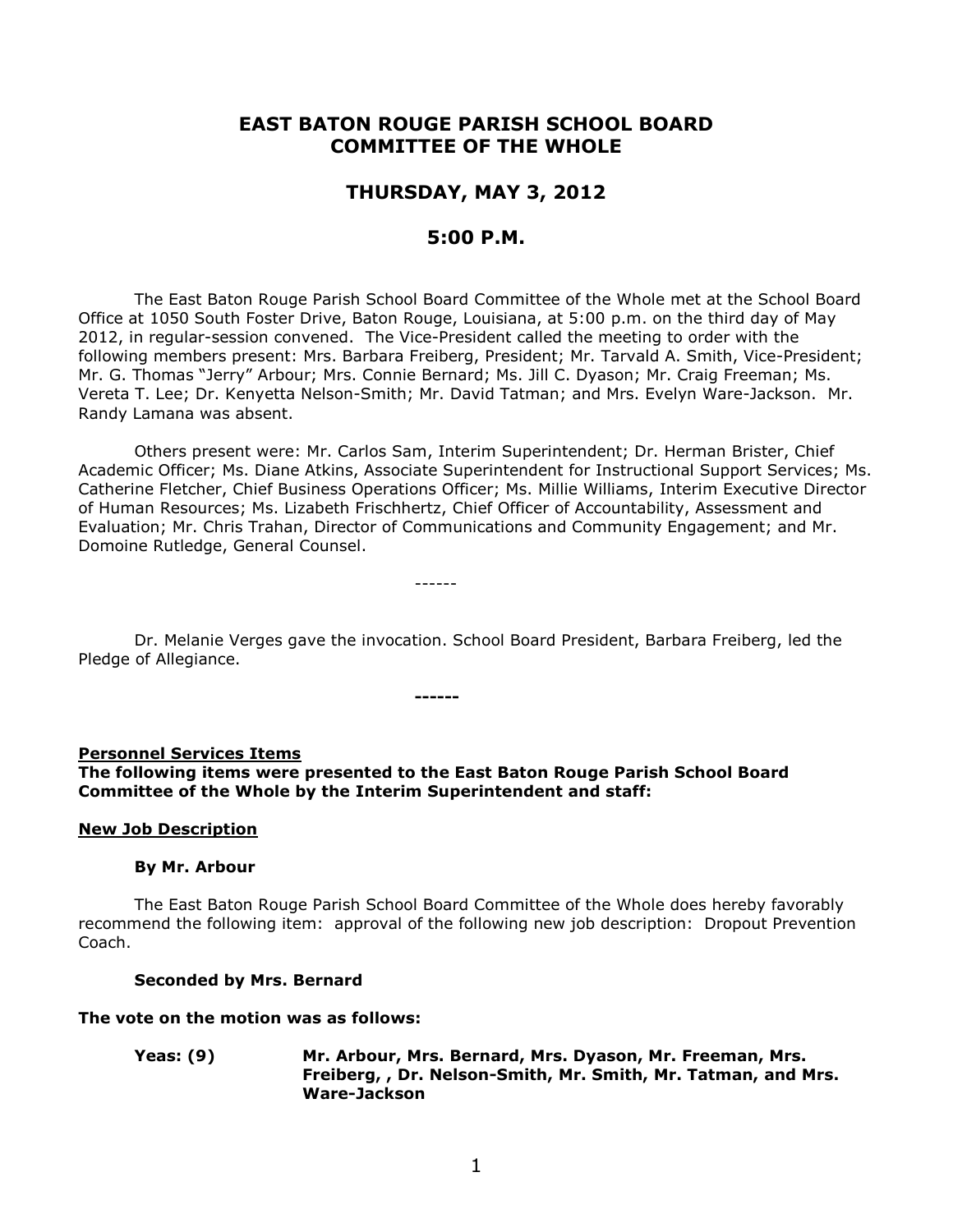| <b>Nays: (0)</b> | None       |
|------------------|------------|
| Abstained: (1)   | Ms. Lee    |
| Absent: (1)      | Mr. Lamana |

**The motion was favorably recommended to the full Board.**

**------**

## **School Operations Items**

**The following items were presented to the East Baton Rouge Parish School Board Committee of the Whole by the Interim Superintendent and staff:**

## **Approval to Declare Surplus Property and Issue RFP** *In Globo*

## **By Mrs. Freiberg**

The East Baton Rouge Parish School Board Committee of the Whole does hereby favorably recommend the following items: approval to declare surplus property and issue a Request for Proposal (RFP) on the following properties *in globo*: a). Section 51, T-5-S, R-1-W, 10.73 acres on 393 Old Rafe Meyer Road in Baton Rouge, Louisiana; and b). Tract 9-A, 11.5 acres on Sunshine Road in Baker, Louisiana.

## **Seconded by Ms. Dyason**

**Discussion continued.**

**General Counsel, Domoine Rutledge, clarified that the property listed above will not be sold via Request for Proposal (RFP) but will be sold via auction(s) or sealed bid(s).**

**The clarification was accepted by the maker and the seconder.** 

**Favorably recommended by a vote of the members present. (Mr. Lamana was absent.)**

**------**

# **Declare Surplus Property and Issue RFP**

## **By Mrs. Freiberg**

The East Baton Rouge Parish School Board Committee of the Whole does hereby favorably recommend the following item: approval to declare Lots 8, 9, 12, 13, Square 63, 11.57 acres in Suburb Istrouma in Baton Rouge, Louisiana, as surplus property and authorize staff to issue a Request for Proposal (RFP) to seek proposals for the sale of this property.

# **Seconded by Mr. Freeman**

**Discussion continued.**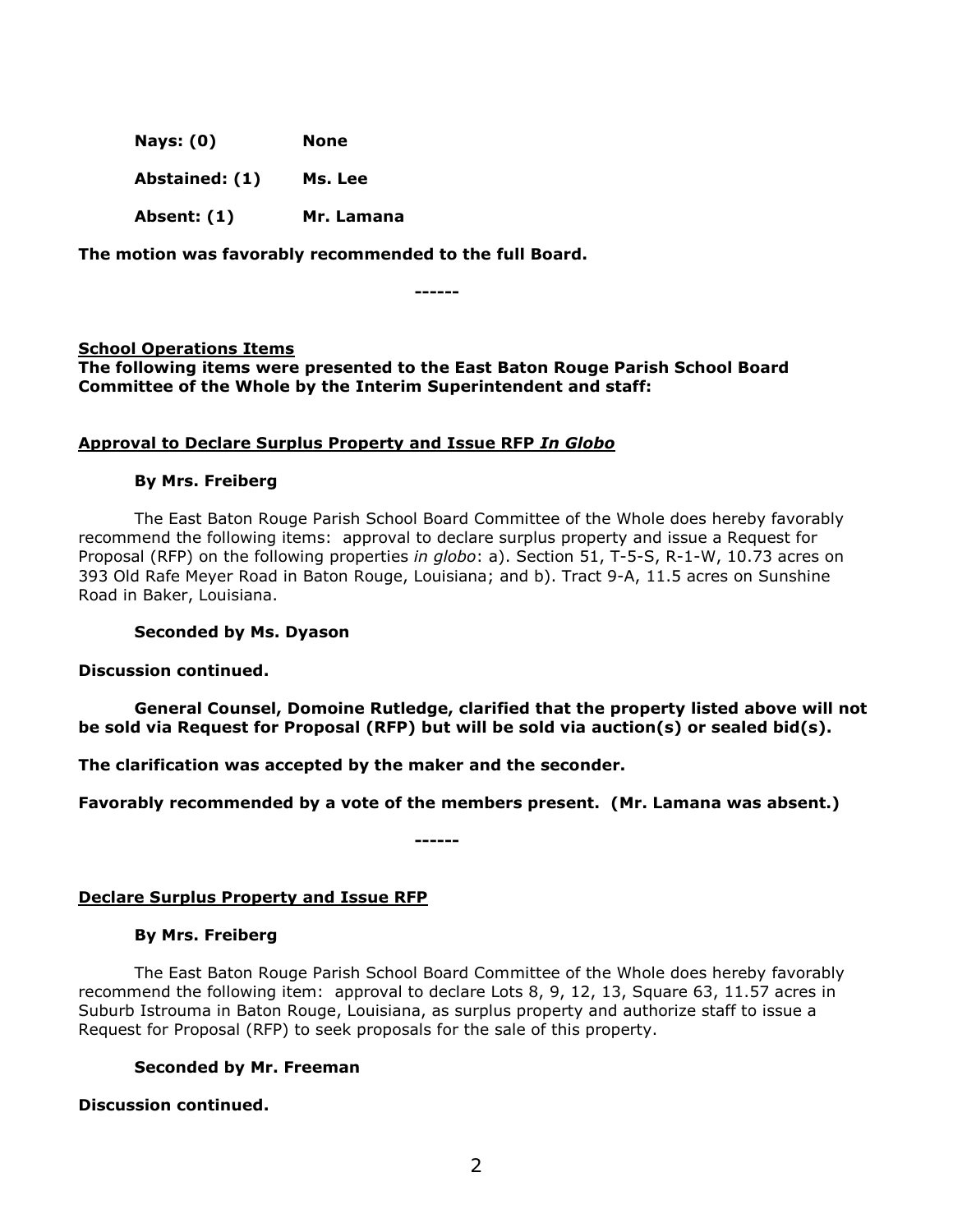**Interim Superintendent, Carlos Sam, asked that the item be removed from the agenda and brought back to the Board at the June 7, 2012 Committee of the Whole.**

**The maker of the motion and the seconder accepted the Interim Superintendent's recommendation.** 

**Favorably recommended by a vote of the members present. (Mr. Lamana was absent.)**

------

# **Staff to Issue RFP to Seek Proposals to Provide Asbestos Management Consulting Services**

## **By Mr. Arbour**

The East Baton Rouge Parish School Board Committee of the Whole does hereby favorably recommend the following item: authorization for staff to issue a Request for Proposal (RFP) to seek proposals to provide Asbestos Management Consulting Services for the East Baton Rouge Parish School System.

## **Seconded by Mrs. Ware-Jackson**

**Favorably recommended by a vote of the members present. (Mr. Lamana was absent.)**

------

# **Issue RFP to Seek Proposals for Third Party Administrative Services and Related Matters**

## **By Mr. Arbour**

The East Baton Rouge Parish School Board Committee of the Whole does hereby favorably recommend the following item: authorization for the Superintendent to issue a Request for Proposals for Third Party Administrative Services and related matters.

## **Seconded by Mrs. Bernard**

## **Favorably recommended by a vote of the members present. (Mr. Lamana was absent.)**

------

**Finance**

**The following items were presented to the East Baton Rouge Parish School Board Committee of the Whole by the Interim Superintendent and staff:**

# **2012 – 2013 No Child Left Behind Consolidated Application Budgets**

**By Ms. Lee**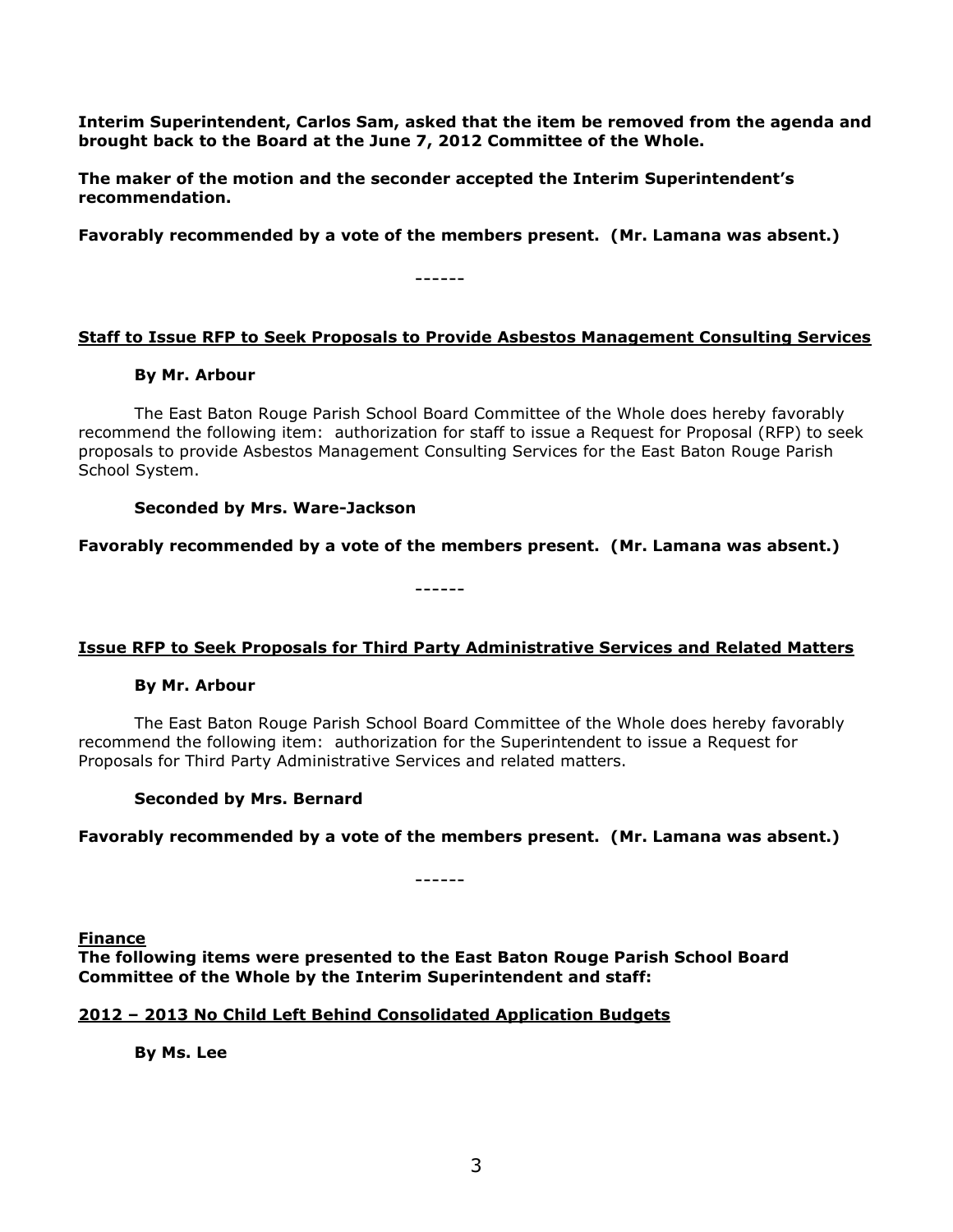The East Baton Rouge Parish School Board Committee of the Whole does hereby favorably recommend the following item: approval of the 2012-2013 No Child Left Behind Consolidated Application Budgets.

## **Seconded by Mrs. Ware-Jackson**

**Favorably recommended by a vote of the members present. (Mr. Lamana was absent.)**

------

# **2012 – 2013 Budget for Vocational Education – Carl Perkins Basic Grant**

### **By Ms. Dyason**

The East Baton Rouge Parish School Board Committee of the Whole does hereby favorably recommend the following item: approval of the proposed 2012-2013 Budget for Vocational Education – Carl Perkins Basic Grant.

#### **Seconded by Mr. Tatman**

**Favorably recommended by a vote of the members present. (Mr. Lamana was absent.)**

------

## **2012 – 2013 I CARE Budget and Alcohol/Drug Abuse Prevention Program (ADAPP) Budget**

## **By Ms. Dyason**

The East Baton Rouge Parish School Board Committee of the Whole does hereby favorably recommend the following item: approval of the proposed 2012-2013 I CARE Budget and Alcohol/Drug Abuse Prevention Program (ADAPP) Budget.

**Seconded by Mrs. Freiberg**

**The vote on the motion was as follows:**

| <b>Yeas: (8)</b> | Mr. Arbour, Mrs. Bernard, Mrs. Dyason, Mrs. Freiberg, Ms. Lee,<br>Mr. Smith, Mr. Tatman, and Mrs. Ware-Jackson |
|------------------|----------------------------------------------------------------------------------------------------------------|
| <b>Nays: (1)</b> | Mr. Freeman                                                                                                    |
| Abstained: (1)   | Dr. Nelson-Smith                                                                                               |
| Absent: (1)      | Mr. Lamana                                                                                                     |

**The motion was favorably recommended to the full Board.**

------